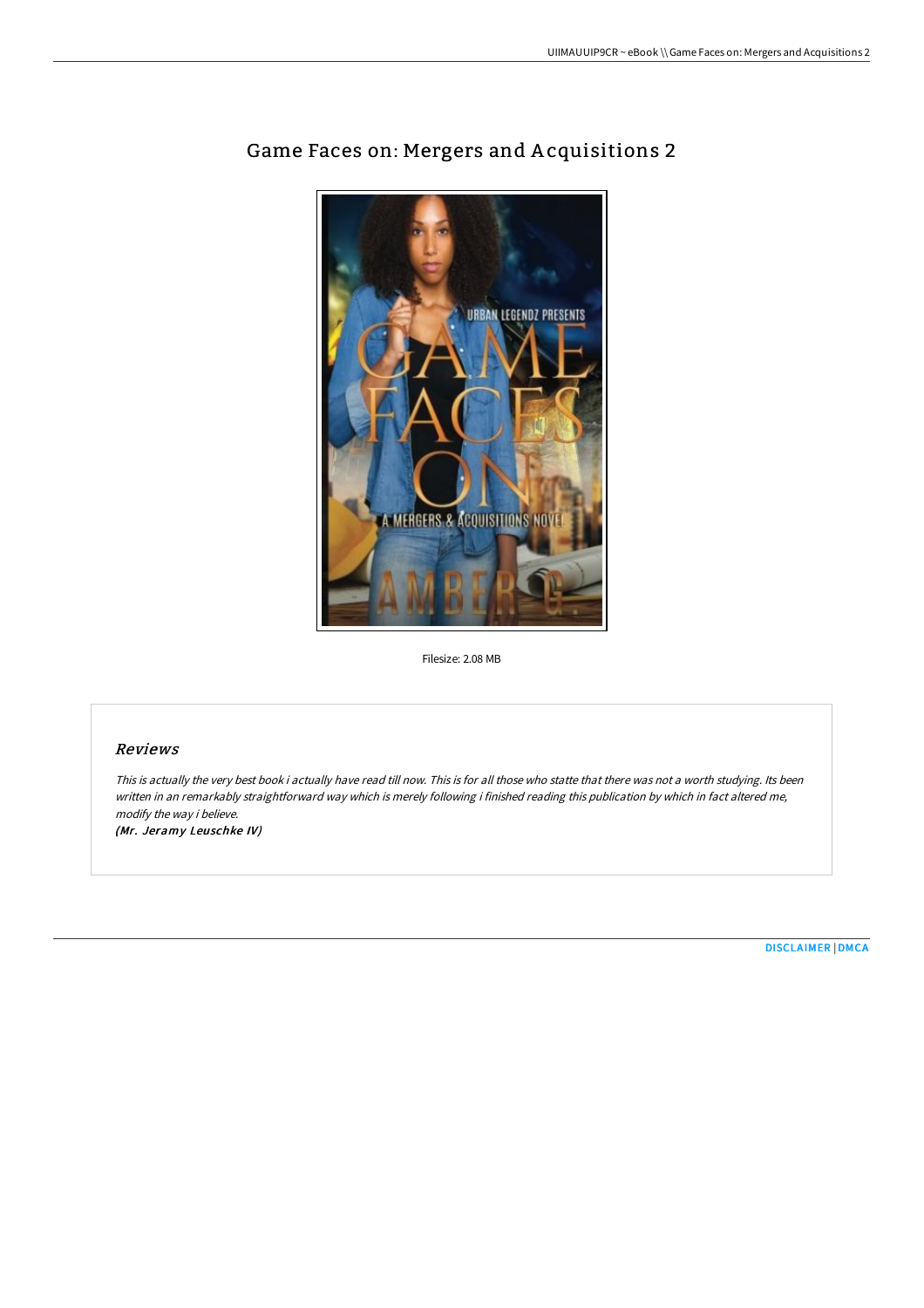# GAME FACES ON: MERGERS AND ACQUISITIONS 2



Createspace Independent Pub, 2017. PAP. Condition: New. New Book. Delivered from our UK warehouse in 4 to 14 business days. THIS BOOK IS PRINTED ON DEMAND. Established seller since 2000.

⊕ Read Game Faces on: Mergers and [Acquisitions](http://albedo.media/game-faces-on-mergers-and-acquisitions-2.html) 2 Online  $\frac{1}{166}$ Download PDF Game Faces on: Mergers and [Acquisitions](http://albedo.media/game-faces-on-mergers-and-acquisitions-2.html) 2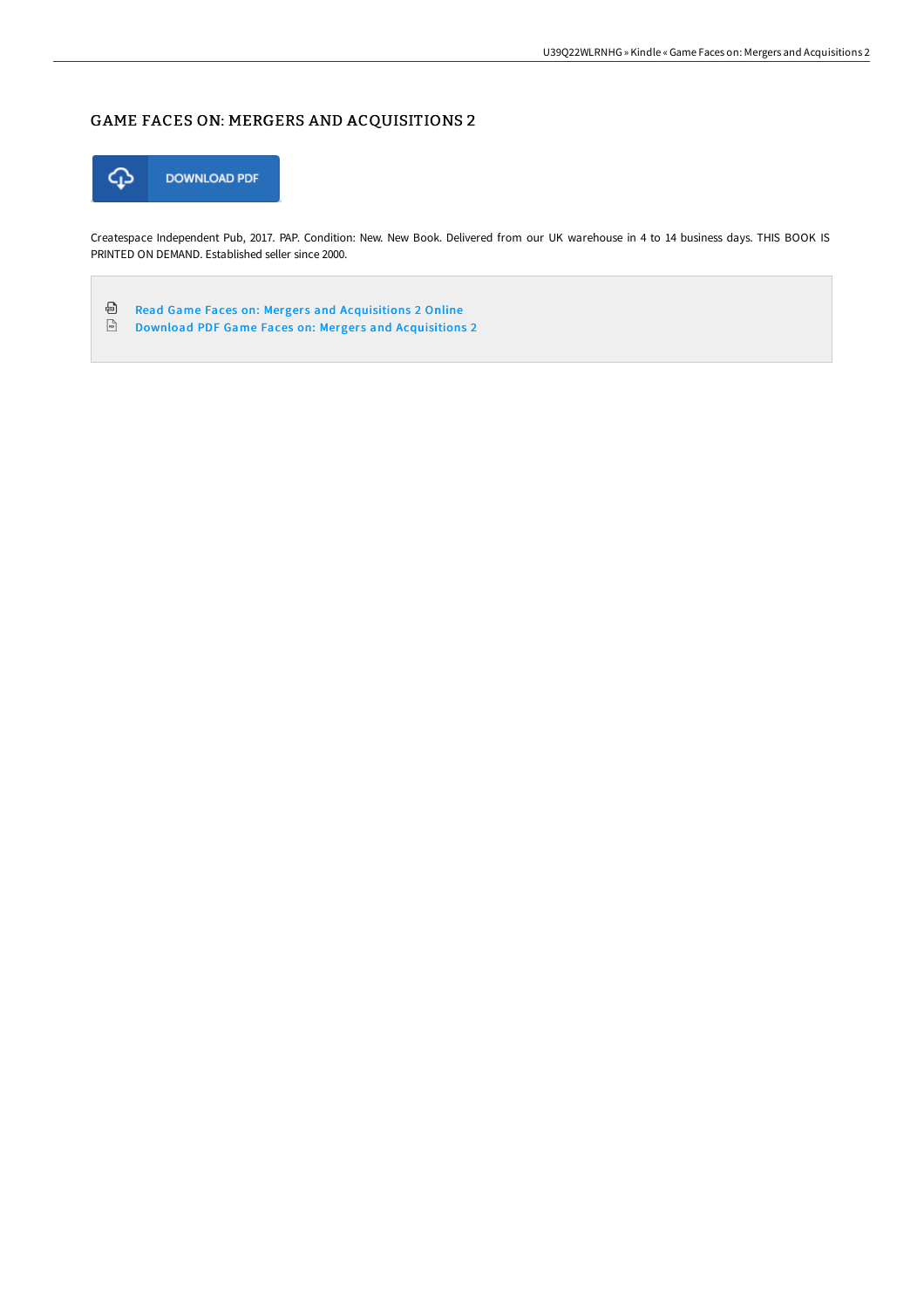## Relevant Books

Short Stories Collection I: Just for Kids Ages 4 to 8 Years Old

2013. PAP. Book Condition: New. New Book. Delivered from our UK warehouse in 3 to 5 business days. THIS BOOK IS PRINTED ON DEMAND. Established seller since 2000. Save [Book](http://albedo.media/short-stories-collection-i-just-for-kids-ages-4-.html) »

#### Short Stories Collection II: Just for Kids Ages 4 to 8 Years Old

2013. PAP. Book Condition: New. New Book. Delivered from our UK warehouse in 3 to 5 business days. THIS BOOK IS PRINTED ON DEMAND. Established seller since 2000. Save [Book](http://albedo.media/short-stories-collection-ii-just-for-kids-ages-4.html) »

#### Short Stories Collection III: Just for Kids Ages 4 to 8 Years Old 2013. PAP. Book Condition: New. New Book. Delivered from our UK warehouse in 3 to 5 business days. THIS BOOK IS PRINTED ON DEMAND. Established seller since 2000.

Save [Book](http://albedo.media/short-stories-collection-iii-just-for-kids-ages-.html) »

# Slave Girl - Return to Hell, Ordinary British Girls are Being Sold into Sex Slavery; I Escaped, But Now I'm Going Back to Help Free Them. This is My True Story .

John Blake Publishing Ltd, 2013. Paperback. Book Condition: New. Brand new book. DAILY dispatch from our warehouse in Sussex, all international orders sent Airmail. We're happy to offer significant POSTAGE DISCOUNTS for MULTIPLE ITEM orders. Save [Book](http://albedo.media/slave-girl-return-to-hell-ordinary-british-girls.html) »

#### Short Stories Collection IV: Just for Kids Ages 4 to 8 Years Old

Paperback. Book Condition: New. This item is printed on demand. Item doesn't include CD/DVD. Save [Book](http://albedo.media/short-stories-collection-iv-just-for-kids-ages-4.html) »